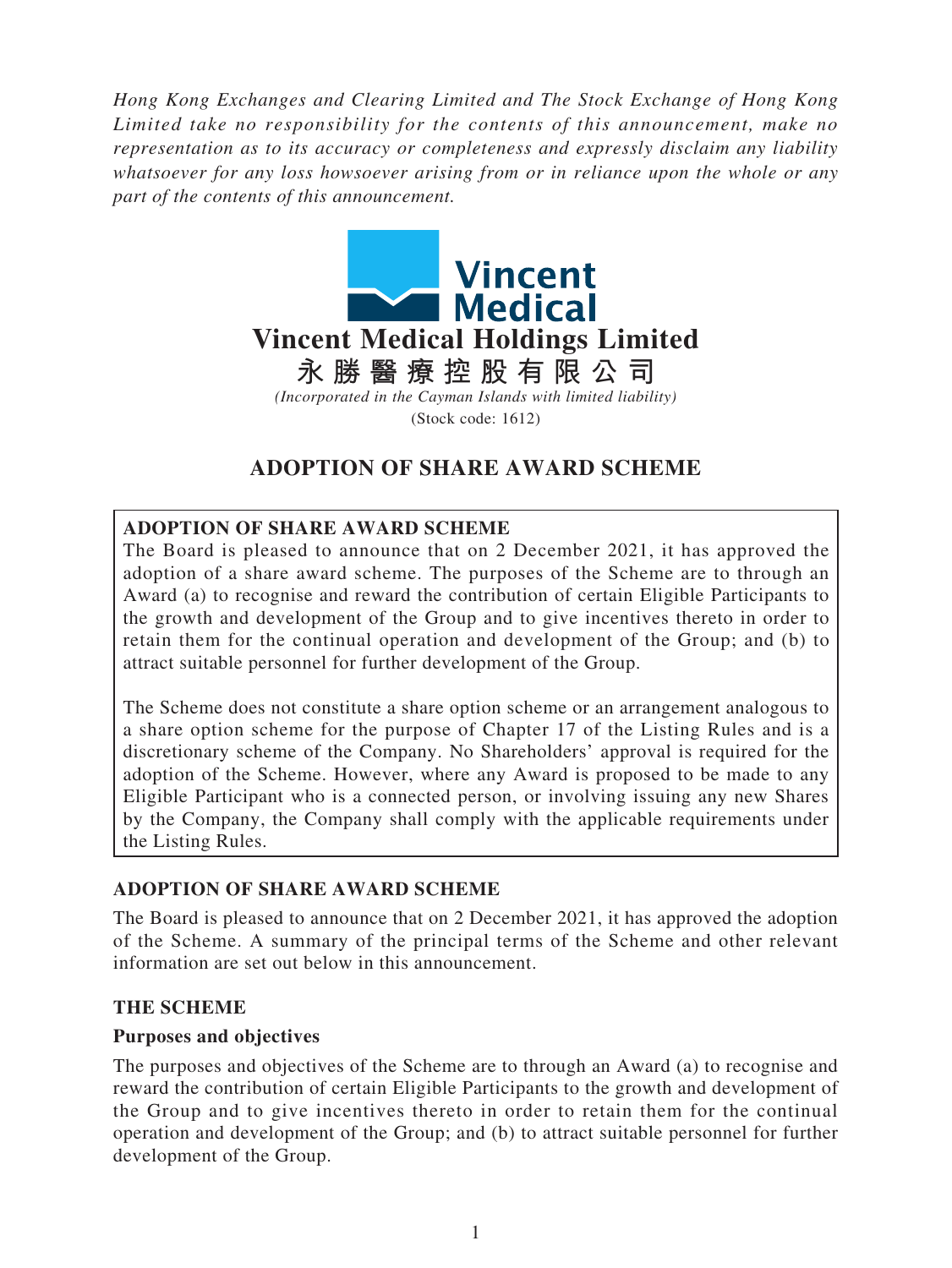# **Administration**

The Scheme shall be subject to the administration of the Board or the Committee and the Trustee in accordance with the rules of the Scheme, provided that such administration shall not prejudice (i) the powers of the Trustee as provided under the Trust Deed; and (ii) the powers of the Remuneration Committee, subject to and as provided by the prevailing terms of reference of the Remuneration Committee.

# **Eligibility**

Under the rules of the Scheme, the following classes of participants (the "**Eligible Participants**") are eligible for participation in the Scheme:

- (a) any employee (whether full time or part time, including any executive director but excluding any non-executive director) of the Company, any Subsidiary or any Related Entity (an "**Employee**");
- (b) any non-executive directors (including independent non-executive directors) of the Company, any Subsidiary or any Related Entity;
- (c) any adviser (professional or otherwise), consultant to or expert in any area of business or business development of any member of the Group or any Related Entity; and
- (d) any other group or classes of participants who have contributed or may contribute by way of joint venture, business alliance or other business arrangement to the development and growth of the Group,

and, for the purposes of the Scheme, the Award may be made to any company wholly owned by one or more of the above participants and any trust where the settlor is one of the above participants, but excluding the Excluded Participants.

It is the Company's primary intention to grant the Award Shares to the employees and directors of the Group. That being said, the Company considers that the Group may from time to time seek advice or services from consultants and cooperate with business partners that are important to the business, operations and development of the Group. In particular, the Group may engage business consultants or cooperate with business partners to improve performance and efficiency of the Group or otherwise contribute to the Group's growth. As such, the Company has adopted the current definition of "Eligible Participant" to enable flexibility when there is the need to recognise and attract suitable talents who may have valuable contribution to and significant impact on the development of the Group and to motivate them to work towards the benefits of the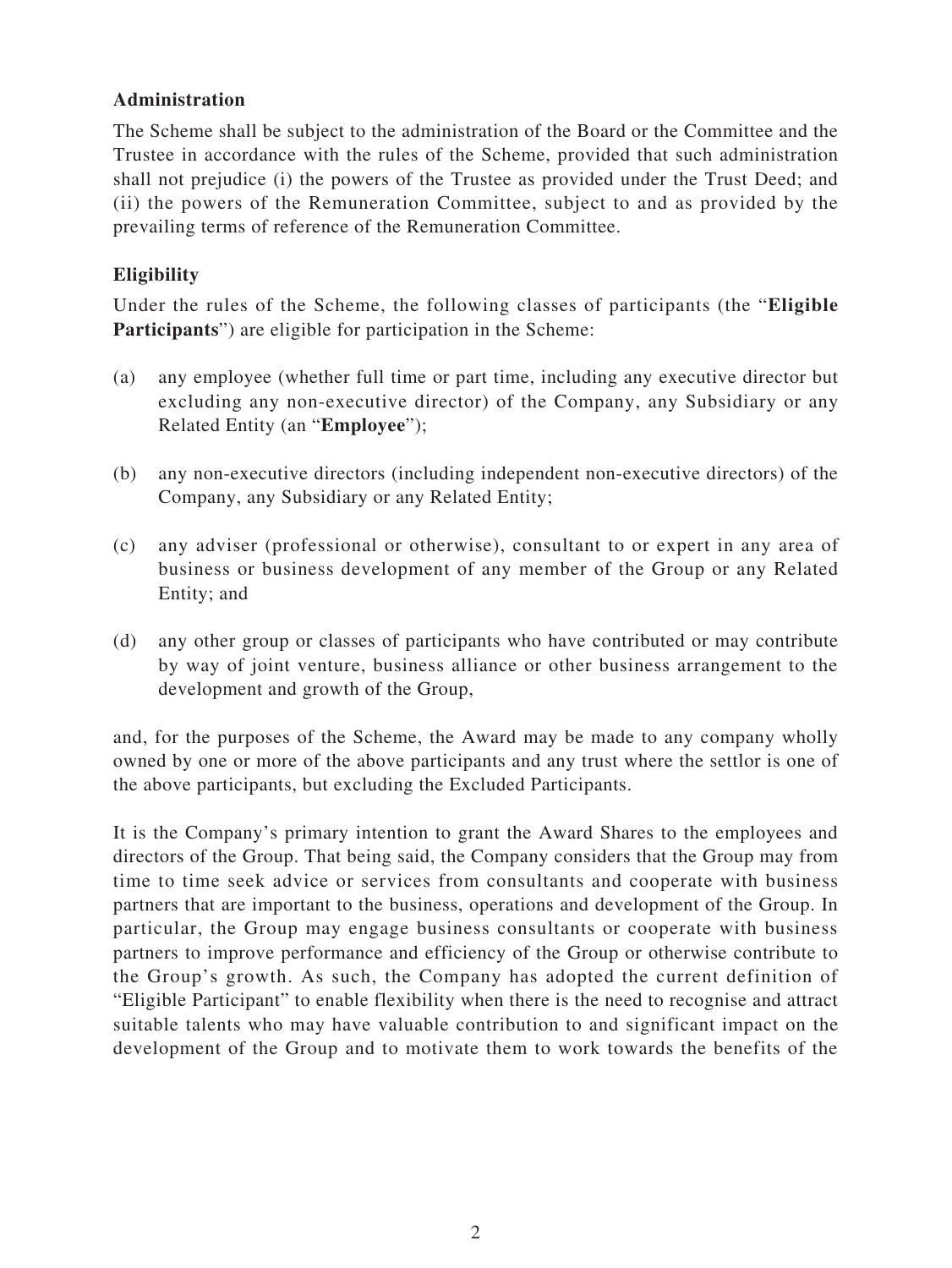Group. For consultant, the Board will consider, among others, whether the consultant is regarded as a valuable asset to the Group based on his or her work experience, professional qualifications, technical know-hows and external business connections, as well as the actual and potential contribution he or she brought and may bring to the business affairs of the Group. For business partner, the Board will consider, among others, the performance of the joint venture, business alliance or other business arrangement with the business partner. The Board will carefully assess the performance, contributions and potential contributions of the consultant or the business partner to the Group on a case-by-case basis to ensure that the grant of Award Shares to such Eligible Participants would be beneficial to the Group.

In light of the above and having considered that attracting and recruiting high-calibre talents are of importance to the Group's further development, the Board is of the view that the current categories of Eligible Participants as applied under the Scheme are fair and reasonable as this will offer the Board with sufficient flexibility to attract and incentivise those Selected Participants to contribute to the overall growth and development of the Group and thus, is in the interest of the Company and its Shareholders as a whole.

As at the date of this announcement, the Company has no concrete plan on granting any Award Shares to any consultant or business partner of the Group.

#### **Operation of the Scheme**

Subject to the terms and conditions of the Scheme and the requirements of the Listing Rules, the Board or the Committee may, from time to time at its absolute discretion, select any Eligible Participants to participate in the Scheme as a Selected Participant, make an offer to the Selected Participants and grant Award Shares to such Selected Participants, and such Awarded Shares can be satisfied by (i) new Shares to be subscribed by the Trustee under the Company's available general mandate or under a specific mandate approved or to be approved by the Shareholders; or (ii) Shares purchased by the Trustee in the open market as directed by the Board or the Committee.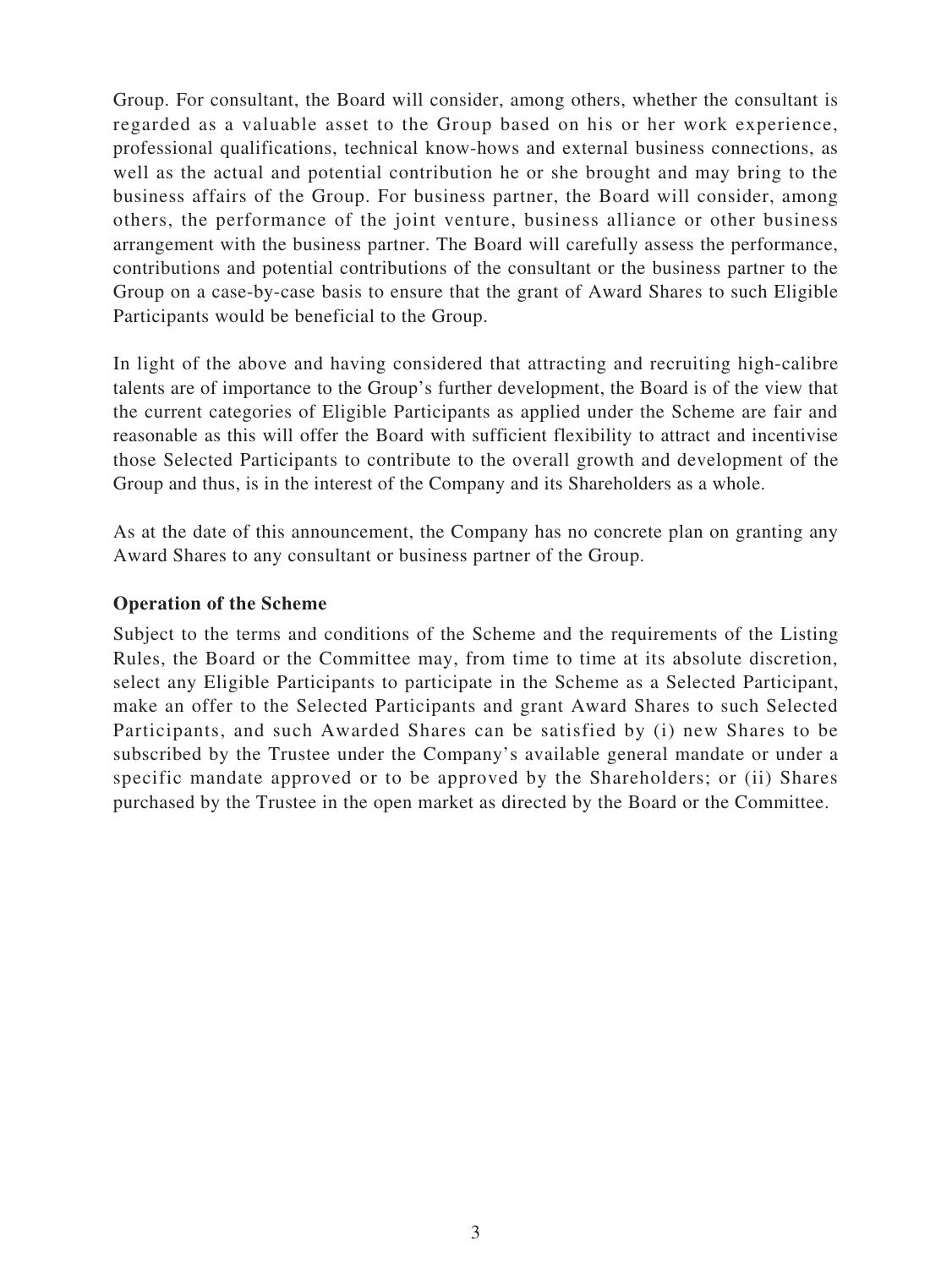In selecting a Selected Participant, the Board shall take into consideration matters including, but without limitation, (i) the present and expected contribution of the Selected Participant to the Group; (ii) the financial condition of the Group; and (iii) the business performance and development plan of the Group. The determination of the Award (including the terms and conditions of the Award and the number of Awarded Shares thereunder and the terms and conditions of the grant of the Awarded Shares) shall be approved by the Board or the Committee and where applicable, upon the recommendation or approval of the Remuneration Committee.

Where any Award is proposed to be made to any Eligible Participant who is a connected person, or involving issuing any new Shares by the Company, the Company shall comply with the applicable requirements under the Listing Rules.

Upon approval of any grant of Award(s) by the Board to any Selected Participant, the Board or the Committee shall notify a Selected Participant of the terms and conditions of any Award, including but not limited to any vesting schedule and vesting conditions relating to the performance of the Selected Participant or the Group, by an award notice. An Award shall be deemed to be irrevocably declined by a Selected Participant unless the Selected Participant shall within 5 Business Days (or if any, such other period as prescribed on the notice given to the Selected Participant as referred hereto) after receipt of such notice from the Board or the Committee notify the Company in writing that he would accept such Award.

Any Awards made under the Scheme shall be personal to the Selected Participant to whom it is made and shall not be assignable and no Selected Participant shall in any way sell, transfer, charge, mortgage, encumber or otherwise dispose of or create any security or adverse interest whatsoever in favour of any third party over or in relation to an Award or enter or purport to enter into any agreement to do so.

No Award may be made during the periods as prescribed under the paragraph headed "Restrictive period" below.

### **Shares Pool**

In order to satisfy any Awarded Share(s) to be granted under the Scheme from time to time, the Trustee shall maintain a pool of issued Shares (the "**Shares Pool**") which shall comprise the following:

- (a) such Shares as may be purchased by the Trustee on or off the market by utilising the funds allocated by the Board or the Committee out of the Company's resources;
- (b) such Shares as may be subscribed for by the Trustee utilising the funds allocated by the Board or the Committee out of the Company's resources;
- (c) such Shares as may be allotted and issued to the Trustee as a holder of Shares, whether by way of scrip dividend or otherwise; and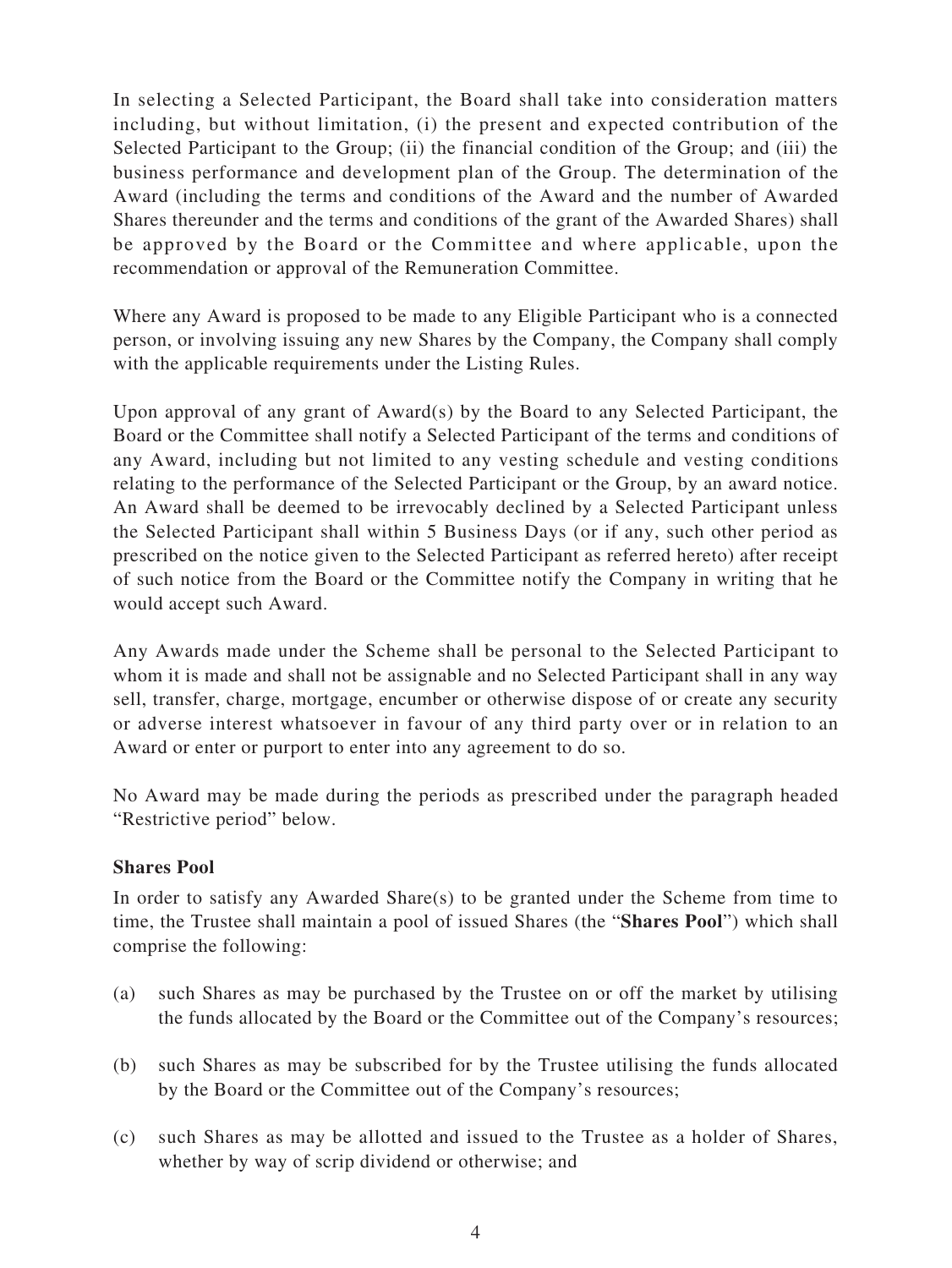(d) such Shares which remain unvested and revert to the Trustee due to the lapse of the Awarded Shares.

The Trustee may by utilising the trust fund of the trust constituted by the Trust Deed to purchase the Shares on the Stock Exchange at the prevailing market price (subject to the maximum price as may be from time to time prescribed by the Board or the Committee), or off-market or by subscription. In the event that the Trustee effects any purchases by off-market transactions, the purchase price for such purchases shall not be higher than the lower of the following: (i) the closing market price on the date of such purchase, and (ii) the average closing market price for the five preceding trading days on which the Shares were traded on the Stock Exchange.

Any dividends and other distributions declared and made in respect of any Awarded Shares shall be held by the Trustee in accordance with the terms of the Scheme and the Trust Deed and treated and dealt with as income of the trust fund of the trust constituting the Trust Deed generally.

The Trustee shall set aside from the Shares Pool the Awarded Shares awarded or provisionally awarded to the Selected Participant pending the transfer and vesting of the Award Shares under the Award. The Trustee shall hold the Awarded Shares so set aside during the vesting period on the terms of the Trust Deed.

# **Vesting**

Subject to the terms and conditions of the Scheme, the Trustee shall transfer to and vest in any Selected Participant the legal and beneficial ownership of the Awarded Shares to which such Selected Participant is entitled under the relevant Award as soon as practicable after the latest of:

- (a) the earliest vesting date as specified in the award notice to which such Award relates;
- (b) the receipt by the Trustee of the requisite information and documents stipulated by the Trustee; and
- (c) where applicable, the date on which the condition(s) and/or performance target(s) (if any) to be attained or paid by such Selected Participant as specified in the related award notice have been attained or paid and notified to the Trustee by the Board or the Committee in writing.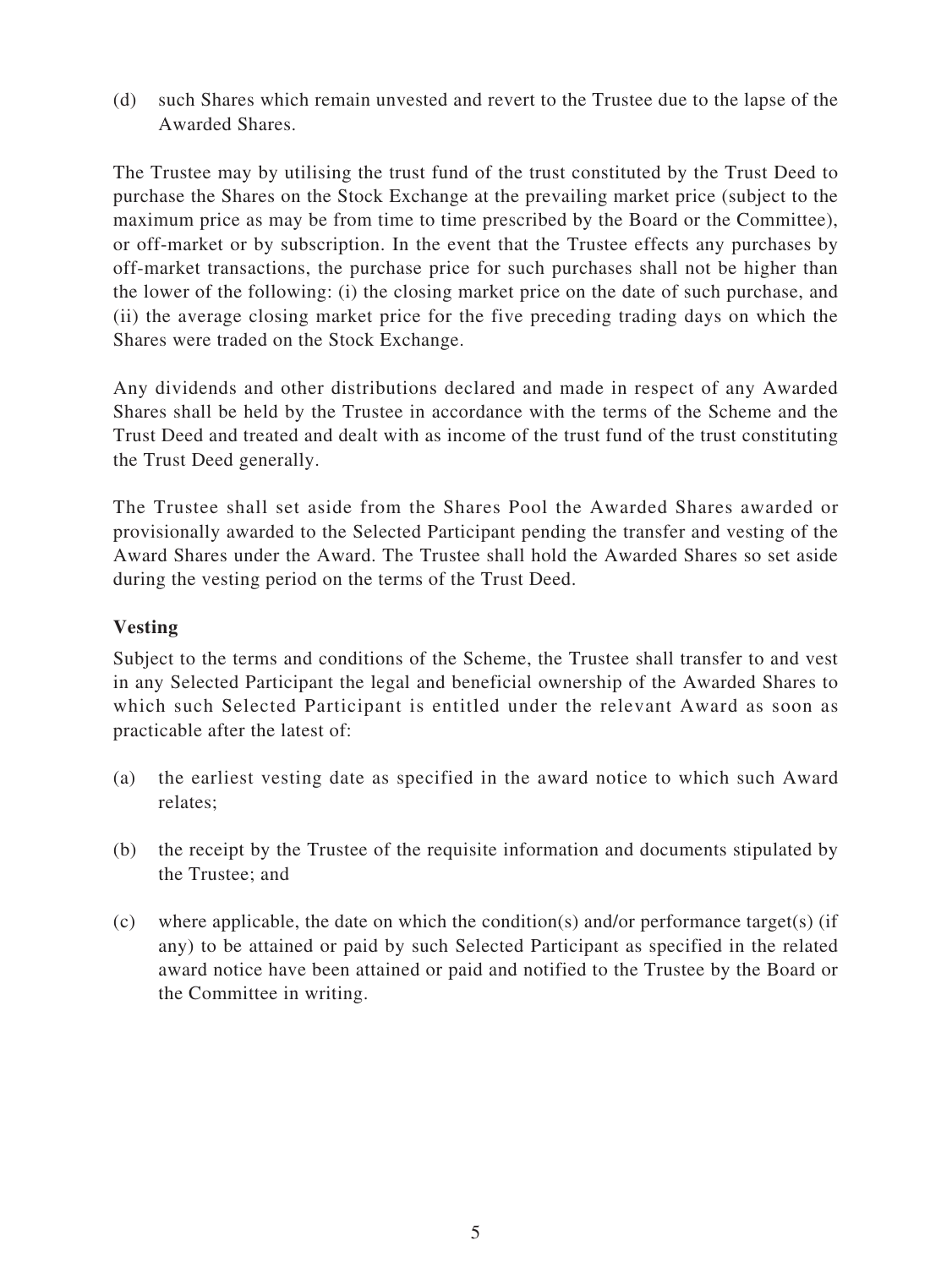Subject to the terms and conditions of the Scheme, at any time prior to a vesting date, unless the Board or the Committee otherwise determines, in respect of a Selected Participant who: (a) has died, all the Awarded Shares of the Selected Participant shall be deemed to be vested in respect of that Selected Participant on the day immediately prior to his death; or (b) (in the case of a Selected Participant who is an Employee) has retired, all the Awarded Shares of the Selected Participant shall be deemed to be vested in respect of that Selected Participant on the day immediately prior to his retirement date.

# **Voting Rights**

The Trustee shall not exercise the voting rights in respect of any Shares held under the trust constituted by the Trust Deed. No instructions may be given by any Selected Participant to the Trustee in respect of the voting rights in any Shares held by the Trustee under the Scheme.

# **Rights of Selected Participants before vesting**

A Selected Participant shall have no rights in respect of any Shares subject to an Award (including any income, dividends, other distributions or voting rights) until the Shares are vested in him pursuant to the Scheme on the relevant vesting date.

# **Restrictive period**

No Award shall be made to any Eligible Participant under the Scheme (i) where any inside information (as defined in the SFO) has come to the Company's knowledge, until the Company has published an announcement in respect of such inside information in accordance with the relevant provisions of the SFO; or (ii) where dealings by Directors are prohibited under the Model Code for Securities Transactions by Directors of Listed Companies as set out in Appendix 10 to the Listing Rules or any applicable laws and regulations or any internal code of conduct in securities dealings adopted by the Company from time to time.

### **Lapse of Awards**

Any Award made to Selected Participant(s) shall lapse forthwith on the occurrence of any of the following:

- (i) a Selected Participant ceases to be an Employee other than due to retirement or death (including without limitation, ceasing to be an Employee by virtue of a corporate reorganisation of the Group or the Related Entity); or
- (ii) the Subsidiary or Related Entity by which a Selected Participant is employed ceases to be a Subsidiary or Related Entity of the Company (or of a member of the Group); or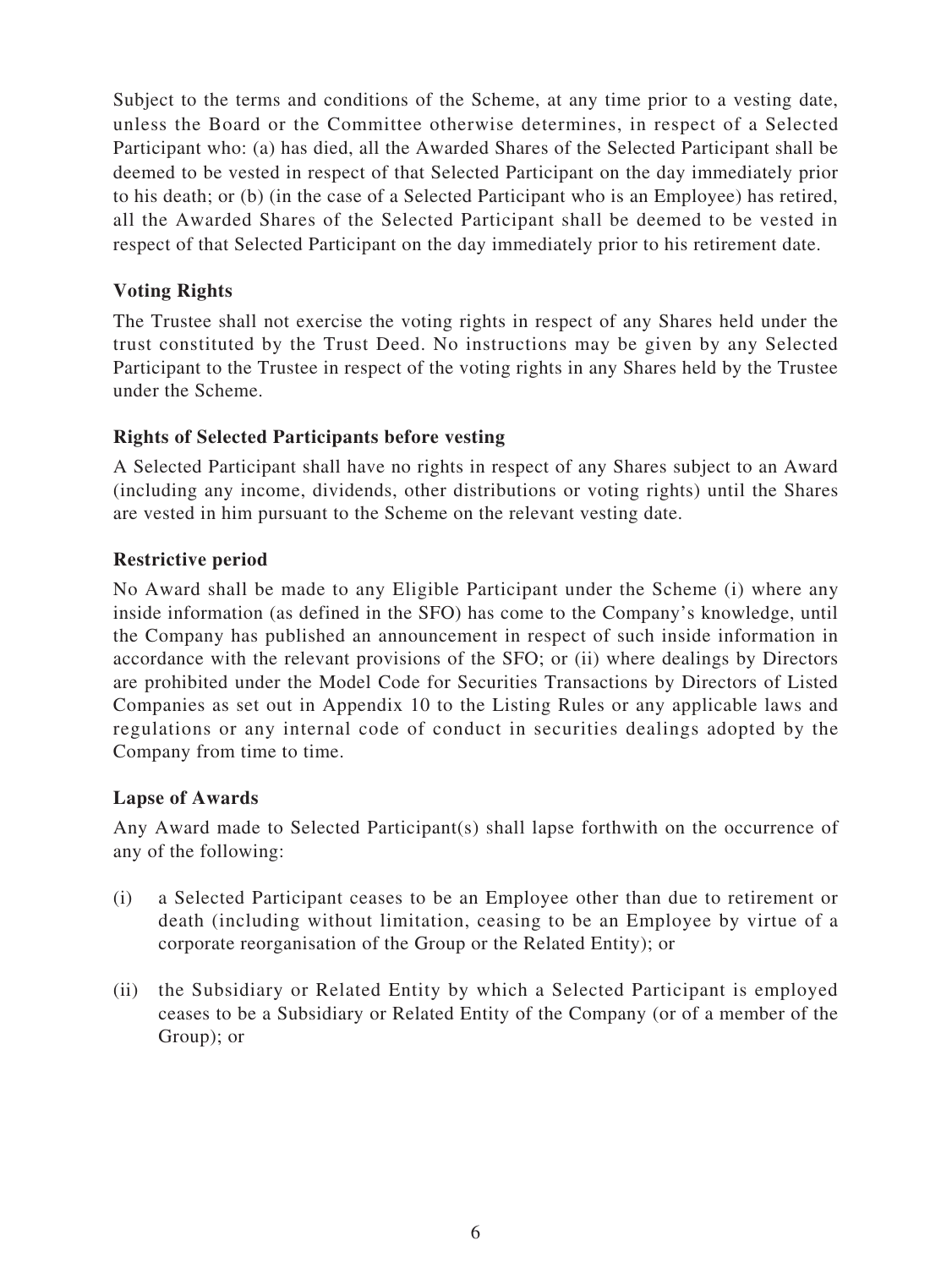- (iii) the Board or the Committee shall at its absolute discretion determine in respect of a Selected Participant (other than a Selected Participant who is an Employee) that (a) the Selected Participant or his associate has committed any breach of any contract entered into between the Selected Participant or his associate on one part and any member of the Group or any Related Entity on the other part as the Board or the Committee may in its absolute discretion determine; or (b) the Selected Participant has committed any act of bankruptcy or has become insolvent or is subject to any winding-up, liquidation or analogous proceedings or has made any arrangement or composition with his creditors generally; or (c) the Selected Participant could no longer make any contribution to the growth and development of any member of the Group or the Related Entity by reason of the cessation of its relationship with the Group or its Related Entity or by any other reasons whatsoever; or
- (iv) an order for the winding-up of the Company is made or a resolution is passed for the voluntary winding-up of the Company; or
- (v) a Selected Participant is found to be an Excluded Participant; or
- (vi) a Selected Participant fails to return duly executed transfer documents prescribed by the Trustee for the relevant Awarded Shares within the stipulated period.

In the event of lapse of any Award, the Award/the relevant part of an Award made to such Selected Participant shall automatically lapse forthwith and all the Awarded Shares/ the relevant Awarded Shares shall not vest on the relevant vesting date but shall become returned shares for the purposes of the Scheme.

### **Scheme limit**

The Board shall not make any further Award which will result in the number of Shares administered under the Scheme to exceed in total 5% of the Company's issued share capital as at the Adoption Date.

The maximum number of Shares which may be subject to an Award or Awards made to a single Selected Participant shall not in aggregate exceed 1% of the issued share capital of the Company as at the Adoption Date.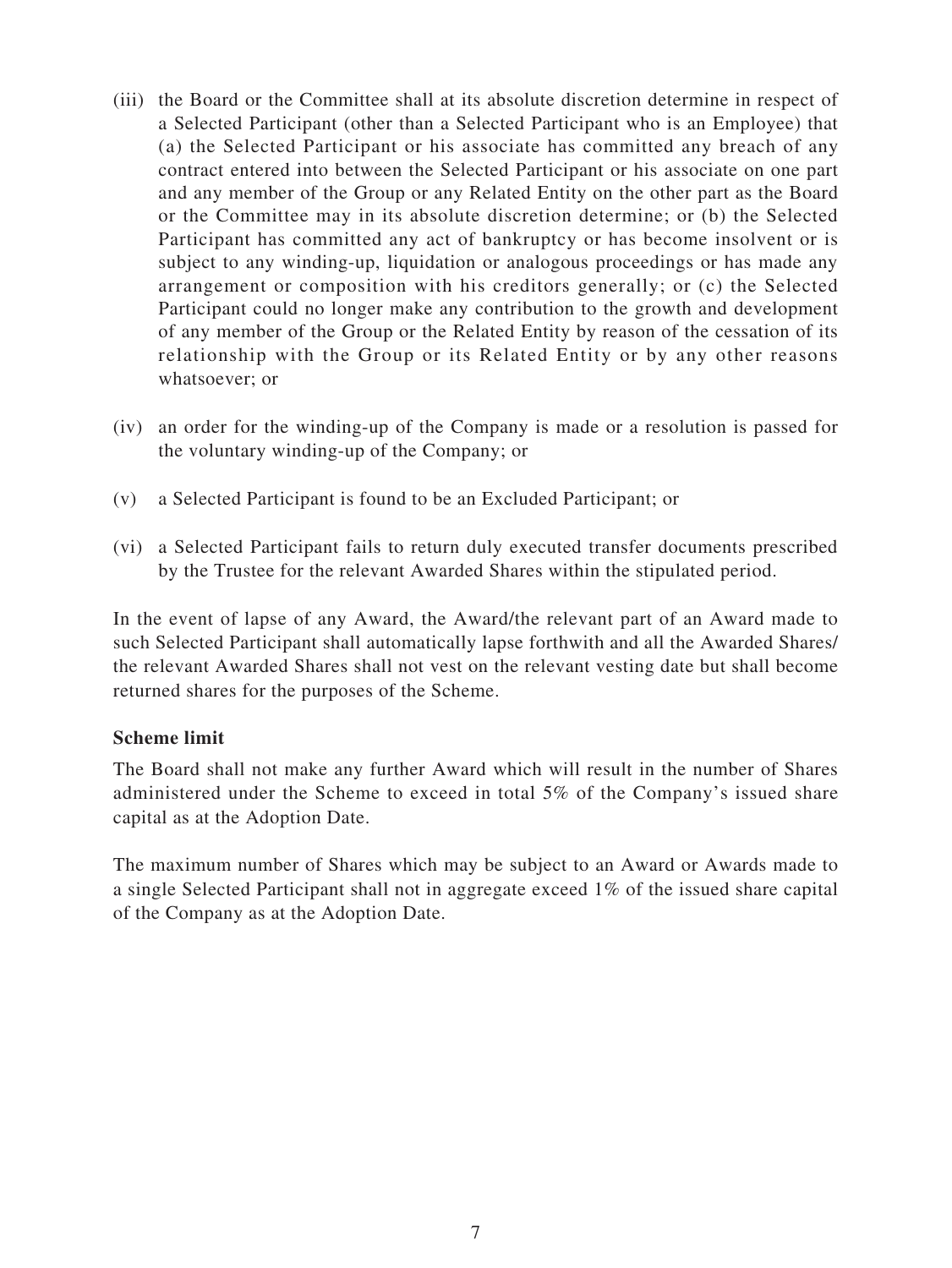### **Alteration of the Scheme**

The Scheme may be altered by the prior sanction of a resolution passed by the Board or the Committee (or if such alteration may affect the operation of the trust constituted by the Trust Deed or the power or authority of the Trustee, together with the prior written consent of the Trustee), provided that no such alteration shall operate to affect adversely in material respect any subsisting rights of any Selected Participant in respect of his Awarded Shares which remain unvested except with the consent in writing of the majority of the Selected Participants whose Awarded Shares remained unvested on that date as would be required of the holders of Shares under the articles of association of the Company (as adopted or amended from time to time) for a variation of the rights attached to such Shares.

#### **Duration and termination of the Scheme**

The Scheme shall be valid and effective for a term of 10 years commencing on the Adoption Date, after which period no further Awards shall be offered or granted but the provisions of the Scheme shall remain in full force and effect in all other respects.

The Scheme shall terminate on the earlier of (i) the 10th anniversary date of the Adoption Date; and (ii) such date of early termination as determined by the Board of the Company, provided that such termination shall not affect any subsisting rights of any Selected Participant(s).

### **APPOINTMENT OF TRUSTEE**

On 2 December 2021, the Company has entered into the Trust Deed with Tricor Trust (Hong Kong) Limited and appointed Tricor Trust (Hong Kong) Limited as the Trustee to assist with the administration of the Scheme and vesting of Awards to be granted pursuant to the Scheme.

To the best knowledge, information and belief of the Board after making all reasonable enquiries, the Trustee is an independent third party. The Trustee will administer the Scheme in accordance with the terms of the Scheme and the Trust Deed.

### **IMPLICATIONS UNDER THE LISTING RULES**

The Scheme does not constitute a share option scheme or an arrangement analogous to a share option scheme for the purpose of Chapter 17 of the Listing Rules and is a discretionary scheme of the Company. No Shareholders' approval is required for the adoption of the Scheme. However, where any Award is proposed to be made to any Eligible Participant who is a connected person, or involving issuing any new Shares by the Company, the Company shall comply with applicable requirements under the Listing Rules.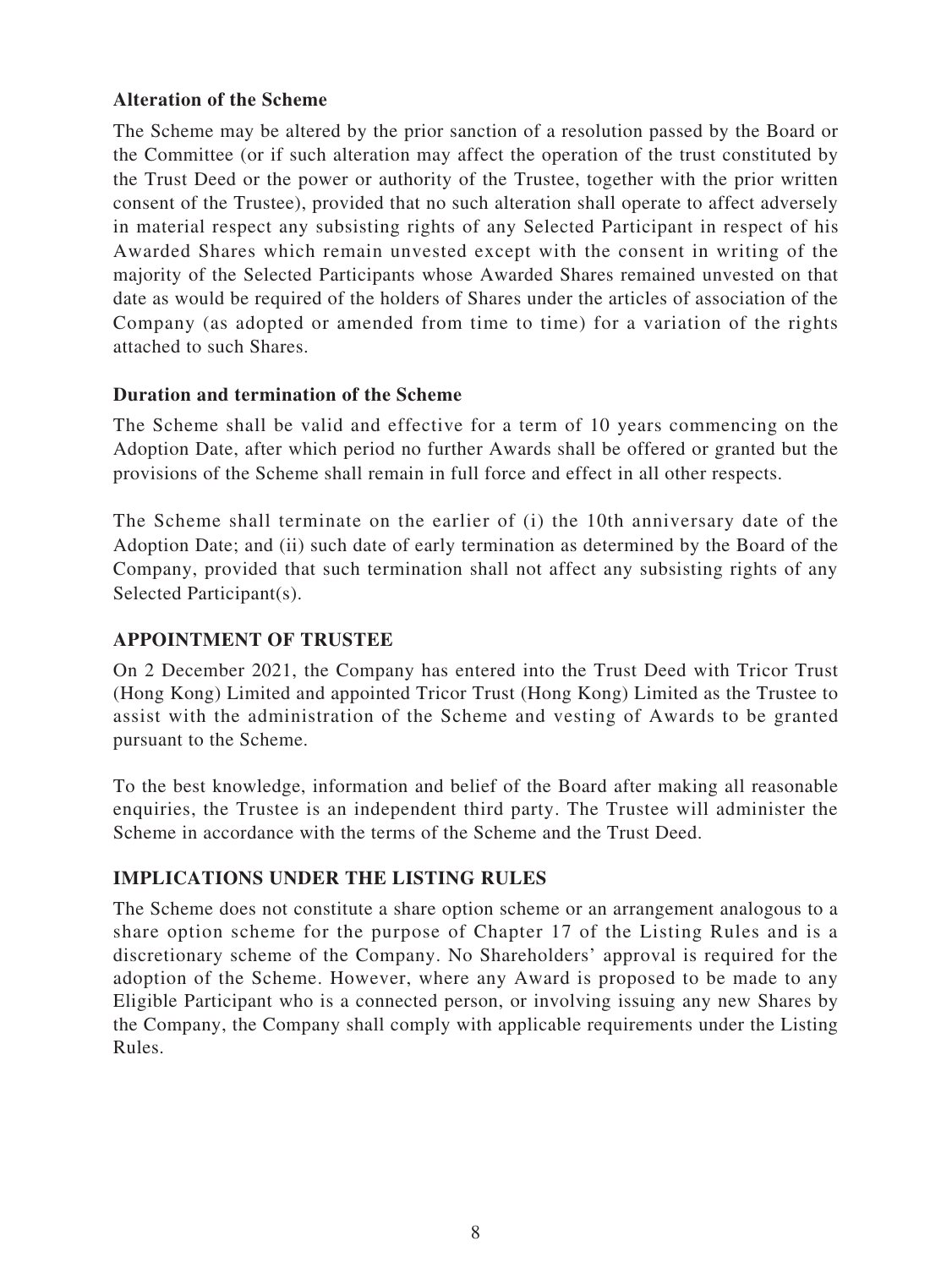# **DEFINITIONS**

In this announcement, the following expressions shall have the following meanings unless the context requires otherwise:

| "Adoption Date"           | 2 December 2021, the date on which the Scheme is<br>adopted by the Board                                                                                                                                                                                                                                                                                                                                                                                                                           |
|---------------------------|----------------------------------------------------------------------------------------------------------------------------------------------------------------------------------------------------------------------------------------------------------------------------------------------------------------------------------------------------------------------------------------------------------------------------------------------------------------------------------------------------|
| "associate"               | has the meaning ascribed to it under the Listing Rules                                                                                                                                                                                                                                                                                                                                                                                                                                             |
| " $Award(s)$ "            | provisional award(s) of Awarded Shares made in<br>accordance with the Scheme                                                                                                                                                                                                                                                                                                                                                                                                                       |
| "Awarded Share(s)"        | the Share(s) awarded or provisionally awarded to a<br>Selected Participant pursuant to an Award                                                                                                                                                                                                                                                                                                                                                                                                    |
| "Board"                   | the board of Directors                                                                                                                                                                                                                                                                                                                                                                                                                                                                             |
| "Business Day"            | a day on which the Stock Exchange is open for the<br>business of dealing in securities                                                                                                                                                                                                                                                                                                                                                                                                             |
| "Committee"               | a duly authorised committee or other person(s) from<br>time to time delegated by the Board with the power and<br>authority to administer the Scheme                                                                                                                                                                                                                                                                                                                                                |
| "Company"                 | Vincent Medical Holdings Limited, an exempted<br>company incorporated in the Cayman Islands with<br>limited liability whose Shares are listed on the Main<br>Board of the Stock Exchange (stock code: 1612)                                                                                                                                                                                                                                                                                        |
| "connected person"        | has the meaning ascribed to it under the Listing Rules                                                                                                                                                                                                                                                                                                                                                                                                                                             |
| "Director(s)"             | the director(s) of the Company                                                                                                                                                                                                                                                                                                                                                                                                                                                                     |
| "Eligible Participant(s)" | has the meaning ascribed to it under the paragraph headed<br>"The Scheme – Eligibility" in this announcement                                                                                                                                                                                                                                                                                                                                                                                       |
| "Excluded Participant"    | any person who is resident in a place where the award of<br>the Awarded Shares and/or the award of the returned<br>shares and/or the vesting and transfer of Shares pursuant<br>to the terms of the Scheme is not permitted under the laws<br>and regulations of such place or where in the view of the<br>Board or the Committee or the Trustee (as the case may<br>be) compliance with applicable laws and regulations in<br>such place make it necessary or expedient to exclude such<br>person |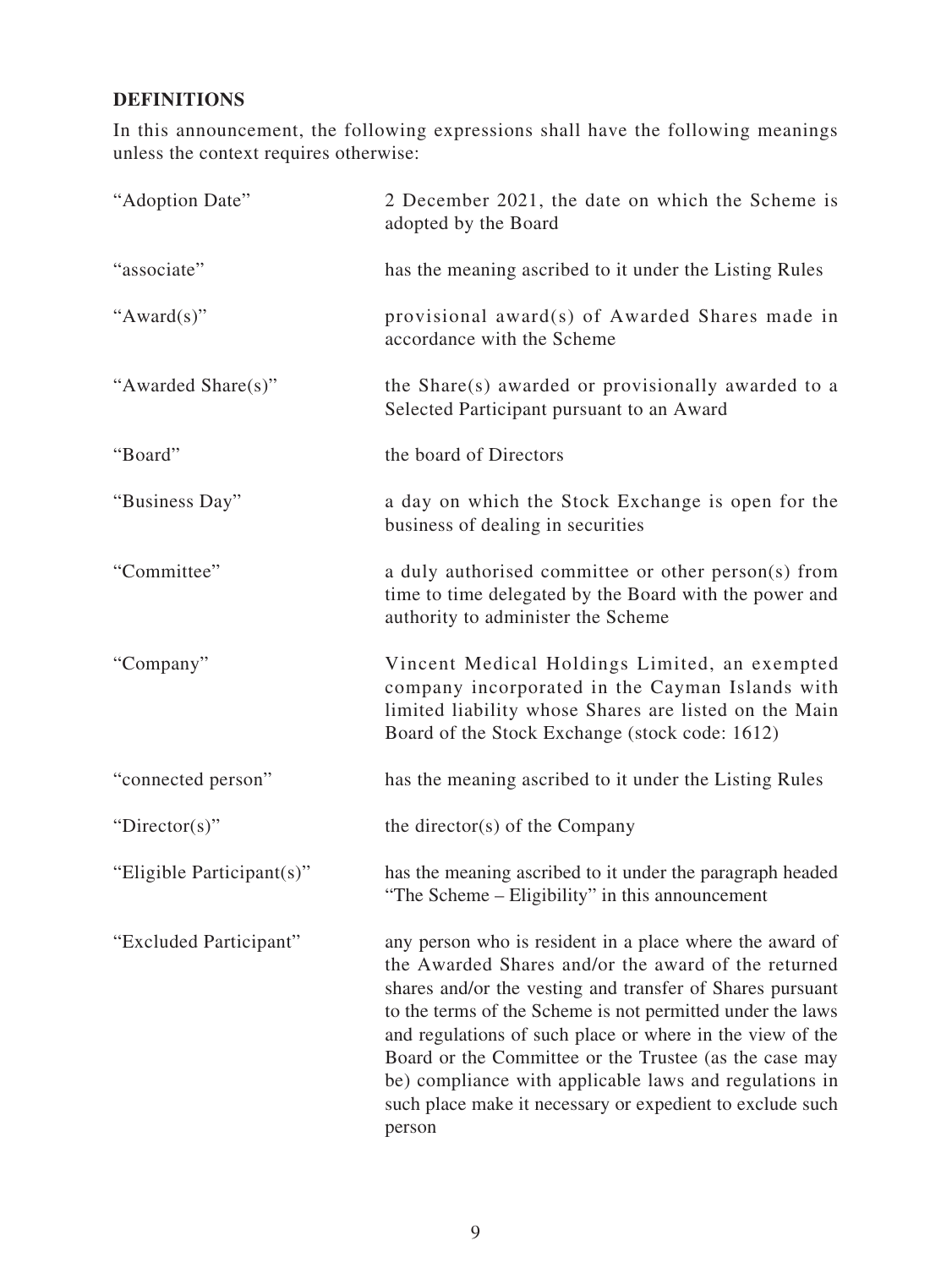| "Group"                   | the Company and its Subsidiaries                                                                                                                                                                                                                                                                                                                                                                                                                                                |
|---------------------------|---------------------------------------------------------------------------------------------------------------------------------------------------------------------------------------------------------------------------------------------------------------------------------------------------------------------------------------------------------------------------------------------------------------------------------------------------------------------------------|
| "Hong Kong"               | Hong Kong Special Administrative Region of the<br>People's Republic of China                                                                                                                                                                                                                                                                                                                                                                                                    |
| "independent third party" | a person who, as far as the Directors are aware after<br>having made all reasonable enquiries, is not a connected<br>person of the Company                                                                                                                                                                                                                                                                                                                                      |
| "Listing Rules"           | the Rules Governing the Listing of Securities on the<br><b>Stock Exchange</b>                                                                                                                                                                                                                                                                                                                                                                                                   |
| "Remuneration Committee"  | the remuneration committee of the Board                                                                                                                                                                                                                                                                                                                                                                                                                                         |
| "Related Entity"          | any entity which is a holding company, fellow subsidiary<br>or associated company of the Company, whether direct or<br>indirect                                                                                                                                                                                                                                                                                                                                                 |
| "Scheme"                  | the share award scheme of the Company, which has<br>become effective on the Adoption Date                                                                                                                                                                                                                                                                                                                                                                                       |
| "Selected Participant"    | any Eligible Participant for whom Shares have been<br>provisionally set aside pursuant to an Award                                                                                                                                                                                                                                                                                                                                                                              |
| "SFO"                     | Securities and Futures Ordinance (Chapter 571 of the<br>laws of Hong Kong)                                                                                                                                                                                                                                                                                                                                                                                                      |
| "Shareholder(s)"          | the holder(s) of $Share(s)$                                                                                                                                                                                                                                                                                                                                                                                                                                                     |
| "Shares"                  | ordinary shares of par value of HK\$0.01 each in the<br>share capital of the Company, or if there has been a<br>sub-division, consolidation, reclassification or<br>reconstruction or reduction or reorganisation of the<br>share capital of the Company, shares forming part of<br>the ordinary equity share capital of the Company as<br>shall result from any of such sub-division,<br>consolidation, re-classification or re-construction or<br>reduction or reorganisation |
| "Stock Exchange"          | The Stock Exchange of Hong Kong Limited                                                                                                                                                                                                                                                                                                                                                                                                                                         |
| "Subsidiary"              | a company which is for the time being and from time to<br>time a subsidiary (within the meaning of the Companies<br>Ordinance (Chapter 622 of the Laws of Hong Kong))<br>of the Company, whether incorporated in Hong Kong<br>or elsewhere                                                                                                                                                                                                                                      |